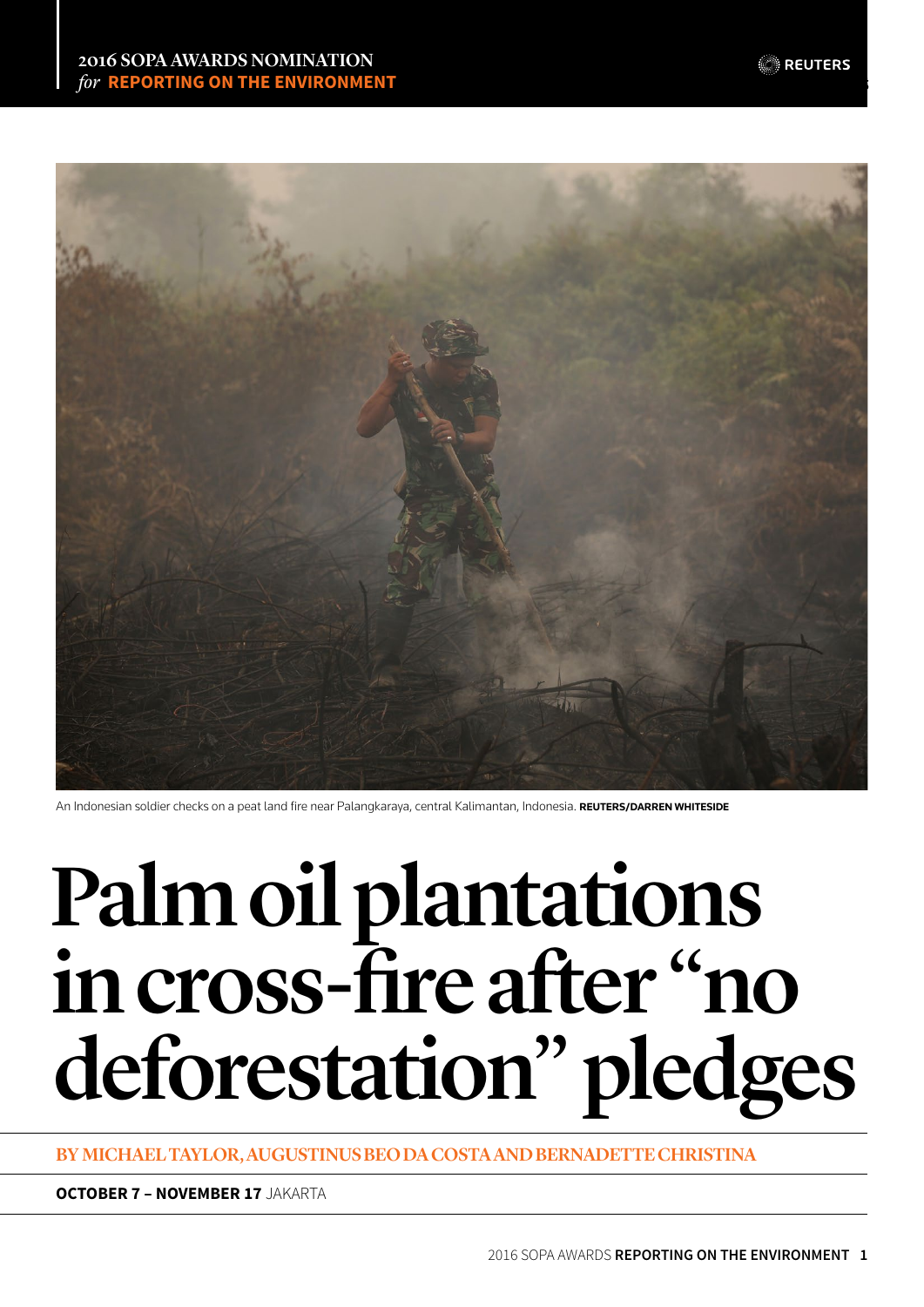## Big palm oil's pledge to preserve forests vexes Indonesia

### BY MICHAEL TAYLOR

#### **OCTOBER 7** JAKARTA

The Indonesian government is asking<br>
major palm oil companies to row<br>
back on the historic "no deforesta-<br>
tion" pledges they made at last year's<br>
United Nations climate change summit, offimajor palm oil companies to row back on the historic "no deforestation" pledges they made at last year's cials and company sources say.

Major palm oil companies were invited to a series of meetings at the economics ministry last week, where officials expressed concern the pledges the plantation companies made are causing big problems for smaller palm oil firms in their supply chain, the sources told Reuters.

The government has asked palm oil firms who signed the Indonesian Palm Oil Pledge (IPOP) to exempt smallholders because they are not yet ready to practice the same level of sustainable forest practices as the big players, said Musdhalifah Machmud, deputy minister for food and agriculture at the coordinating ministry for economic affairs.

"Yah, they need to let smallholders fulfil their trade," she told Reuters.

Indonesia is the world's biggest palm oil producer and exporter and its industry employs nearly 5 million workers.

A top official at one of the major palm oil companies, who did not want to be named, said the companies "received guidance notes" from ministry officials.

### **PALM OIL STIGMA**

A representative of an environmental group said the government is urging big palm oil firms to "water their stance down" by urging them to continue to buy palm oil from their suppliers, even if that company is cutting down forests for new plantations.

"This would pretty much ruin the whole attempt to create an industry-wide no-deforestation situation to remove the stigma from Indonesian palm oil," the NGO representative said.

The pressure from the national government comes after local governments in Indonesia have begun taking away concessions from palm oil companies who tried to convert them into conservation forests, several big palm oil companies told Reuters.

The controversy over the IPOP pledges is arising as the Indonesia government comes under mounting pressure from its neighbours over the smoky haze from forest fires that has blanketed much of Southeast Asia the past month.

Plantation firms who use "slash and burn" techniques to clear forests – most of them smallholders now – are one of the biggest reasons for the fires.

Home to the world's third-largest tropical forests – and the world's fifth-largest emitter of greenhouse gases mainly due to their destruction – Indonesia will be one of the countries in the spotlight at December's U.N. climate change conference in Paris. The meeting will try to get legally binding commitments from the 190 member nations to slash greenhouse gases.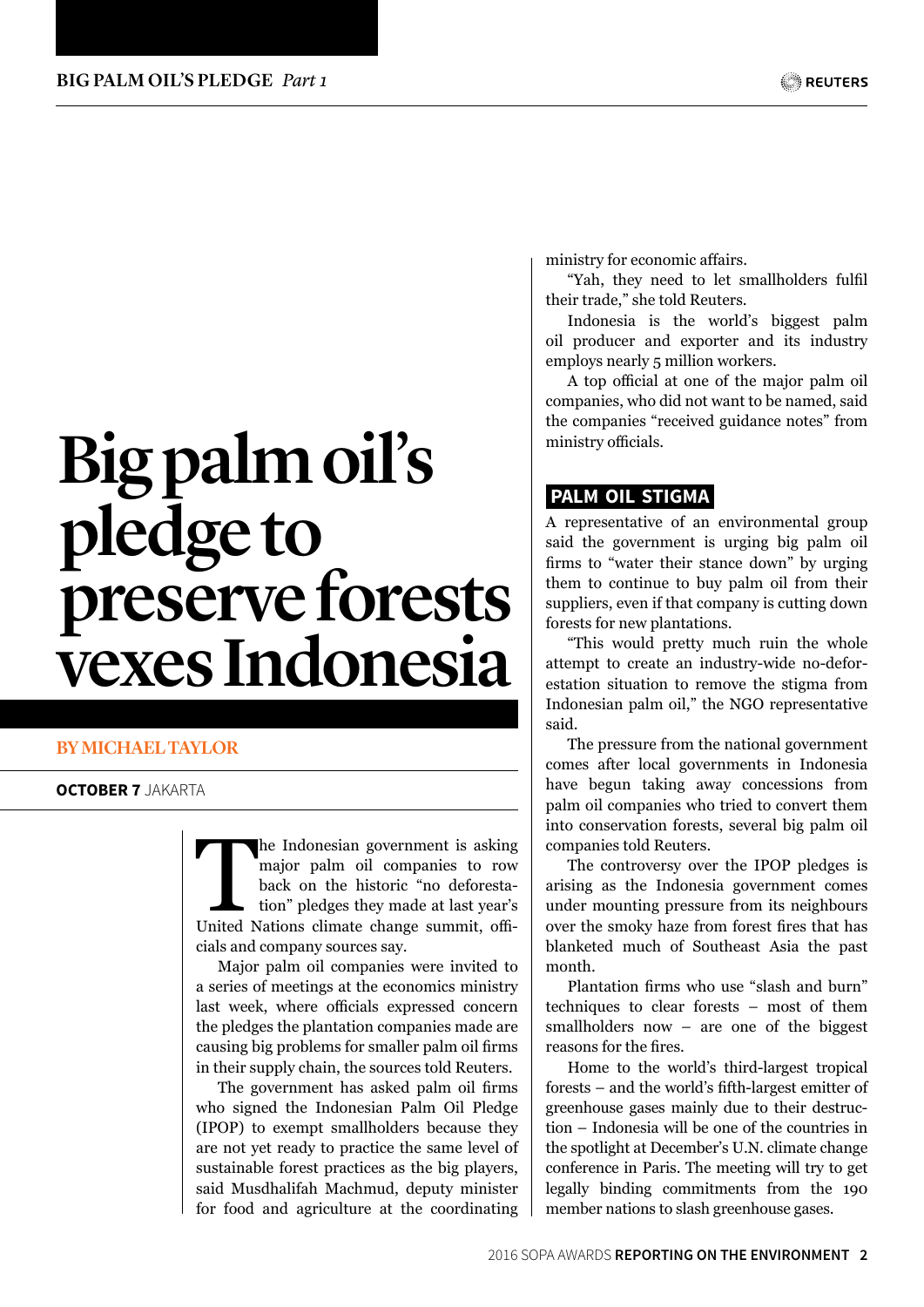

If we are not developing it into plantations, they cancel (the con- cession) and give it to somebody else – a competitor.



**Agus Purnomo** Golden Agri's director for strategic stakeholders agreement

### **SUPERMARKET PRODUCTS**

The spectacular growth of palm oil plantations over the past quarter-century, now covering over 11 million hectares in Indonesia or an area bigger than Iceland, has been a leading cause of deforestation.

Cheaper than other vegetable oils and low in trans-fat acids, palm oil has increasingly found its way into products throughout the supermarket, most commonly as cooking oil, but also everything from snack foods and chocolates to soaps and soup.

Around five years ago environmental activists began pressuring some of the world's biggest consumer goods companies to demand their palm oil suppliers adopt more sustainable forestry practices. They organised demonstrations outside suburban U.S. supermarkets. A prime-time documentary in April 2014 featured an angry Harrison Ford, clutching an orangutan on a visit to peat forests in Indonesia being clear-cut for plantations. Activists and media reports began highlighting the use of child workers and forced labour on some plantations.

The campaign worked. In September of last year, all the major Indonesian palm oil companies signed a "No Deforestation, No Peat, No Exploitation" pledge. Together, they and their supply chains controlled well over half the global palm oil trade. Indonesia's two biggest timber and paper companies, Asia Pacific Resources International Ltd and Asia Pulp and Paper have signed similar forestry sustainability pledges.

Greenpeace, which in 2010 had launched a YouTube video against Nestle for buying palm oil from a subsidiary of Singapore-based Golden-Agri Resources, then joined hands with their former arch villains to help them implement the pledges.

It seemed like a turning point in the battle against climate change.

### **MONITORING COMPLIANCE**

After the cascading movement of companies and their customers to adopt deforestation pledges, environmental activists and some of the companies themselves, set up online platforms to

monitor compliance with their IPOP pledges.

Wilmar International Ltd, the world's largest palm oil trader, unveiled an online platform this year that provides transparency and "traceability" into its supply chain, including the names and locations of refineries and palm oil mills.

"Wilmar is the first agro-industrial giant to offer a way to follow palm oil all the way back to the mills where the oil is processed," says Scott Poynton of The Forest Trust, a forestry activist group, which brokered Wilmar's zero deforestation policy and built the online dashboard.

Rainforest Action Network started a "Snackfood 20 Scorecard" that monitors the implementation of deforestation pledges by companies that buy palm oil from major plantation firms for their products, such as PepsiCo Inc, Kellogg Co and Kraft Heinz Co.

The speed and alacrity with which the major plantation companies began enforcing their "no deforestation" pledges – which also apply to companies in their supply chain – caught both the national government and smaller growers by surprise.

Efforts by big palm oil firms to convert concessions into protected forests have run into roadblocks at the local government level.

### **CONFLICT OVER CONCESSIONS**

When Golden Agri, one of the IPOP companies, tried to convert an area designated for plantations in Indonesian Borneo into a conservation forest, the local government threatened to revoke the concession, said Agus Purnomo, the company's director for strategic stakeholders agreement. He said the company was still negotiating with officials in the Kapuas Hulu district of West Kalimantan.

"If we are not developing it into plantations, they cancel (the concession) and give it to somebody else – a competitor," said Purnomo, a former director at WWF Indonesia and a presidential advisor on climate change.

Officials in Kapuas Hulu could not be reached for comment.

Wilmar and unlisted Singapore-based palm oil firm Musim Mas told Reuters they, too, had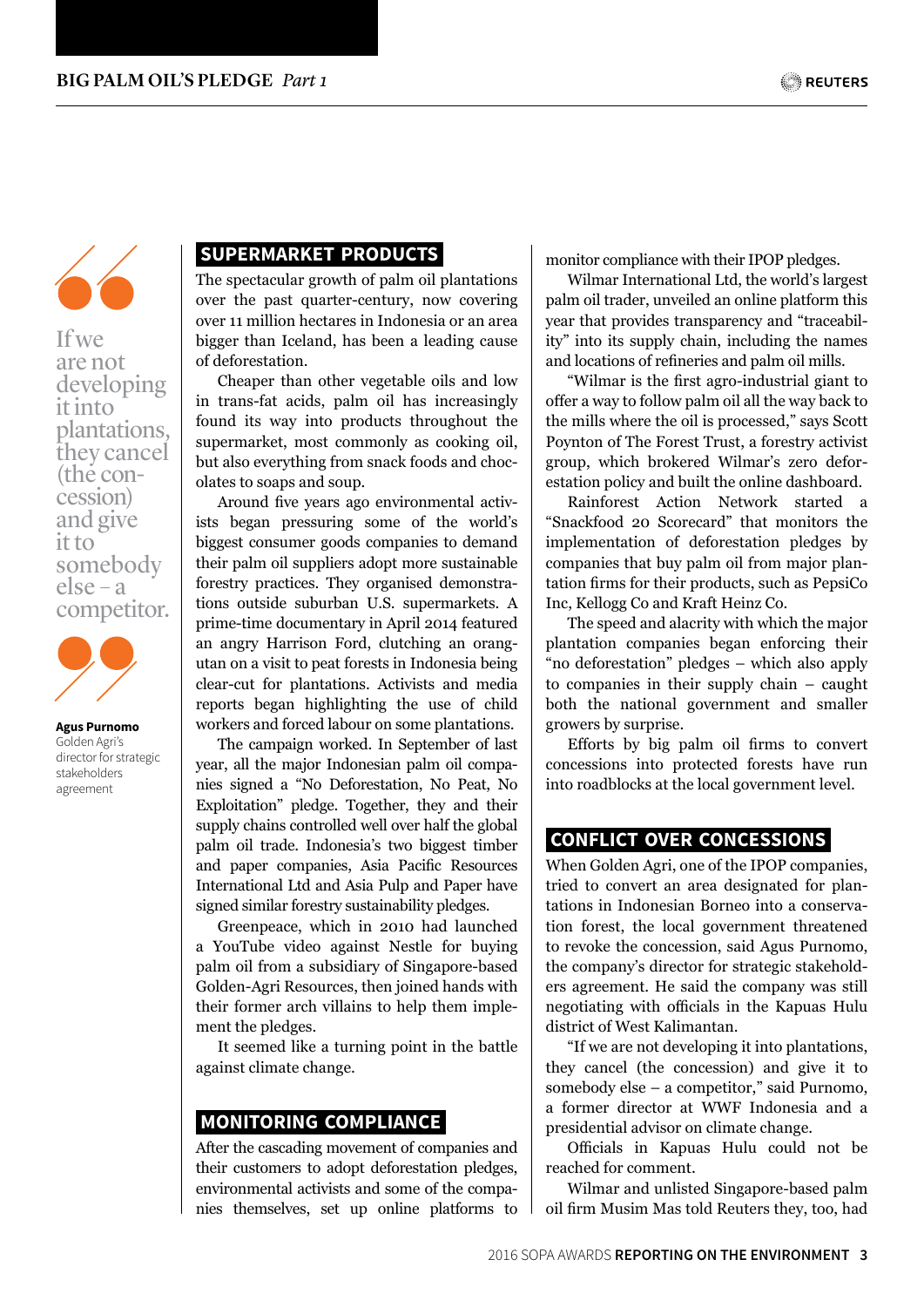

Part of our country we have to protect for forests, and the other part we have to do some economic activity so the people around it prove their prosperity.



**Musdhalifah Machmud** Deputy minister for food and agriculture at the coordinating ministry for economic affairs

experienced problems similar to that of Golden Agri.

The conflict over whether concessions should be planted or preserved reflects a major policy dilemma in Indonesia: The forests are a prime source of employment and development in the world's fourth-most populous country, but their rapid depletion has economic as well as environmental consequences.

### **ENCROACHING ON POLICY**

Palm oil is a key driver of economic growth in Indonesia, said Machmud at the economics ministry. And growth is slowing: Indonesia's GDP is expected to decline to 4.9 percent this year from above 6 percent over the last decade.

"Part of our country we have to protect for forests, and the other part we have to do some economic activity so the people around it can improve their prosperity," she said.

The no-deforestation pledges made by the big palm oil companies are putting smallholders at risk, she said.

 Moreover, IPOP was never coordinated with the government and encroaches on government policy and guidelines, she said.

The problem, she said, is that companies like Golden Agri are setting aside forests in their concession area for preservation that the government has already assigned for development.

"If you don't like it, no problem," she said. "Another company will come to develop it."

It's a stance that makes environmental groups unhappy.

The biggest palm oil and timber companies in Indonesia have all committed to the "no-deforestation" pledge and now they were losing concessions when they try to preserve forests, said Bustar Maitar, head of Greenpeace's campaign to save the forests in Indonesia. "This is enough to gain the momentum to tell the government that business as usual has already passed," he said.

### **HAZY POLICY**

Caught in the middle is Nur Masripatin, appointed

in June to the new role of director-general in charge of climate change policy within the newly merged environment and forestry ministry.

The government has had competing aims around development and conservation, she said in an interview, and her job is to help coordinate those priorities between different ministries.

The previous president, Susilo Bambang Yudhoyono took a high-profile approach to climate change policy because he "was more (about) exposing this country to the world," she said. "Our new president really wants to focus on developing the country and especially improving the welfare of the poor."

The environment and forestry ministry can do little about the conflicts over whether to preserve or develop forests in concession area, she added, because land use comes under the purview of the agricultural ministry.

It puts Indonesia in an awkward position in trying to defend its efforts to fight the forest fires – and the smothering haze it engenders – with its enraged neighbours. Malaysia's prime minister on Monday demanded that Indonesia take action against those setting fires in the forests.

Smallholder companies seeking to clear land for palm oil and pulp wood plantations have been accused of setting the fires that smoulder for weeks in underground peat deposits in Sumatra and Indonesia's part of Borneo island.

Indonesia's Vice President Jusuf Kalla said his country had no need to apologise for a month or so of fire and haze each year. "Look at how long they have enjoyed fresh air from our green environment and forests when there were no fires," he said during a dialogue session with Indonesians in New York in late September. "Could be months. Are they grateful?"  $\bullet$ 

Editing by **Bill Tarrant**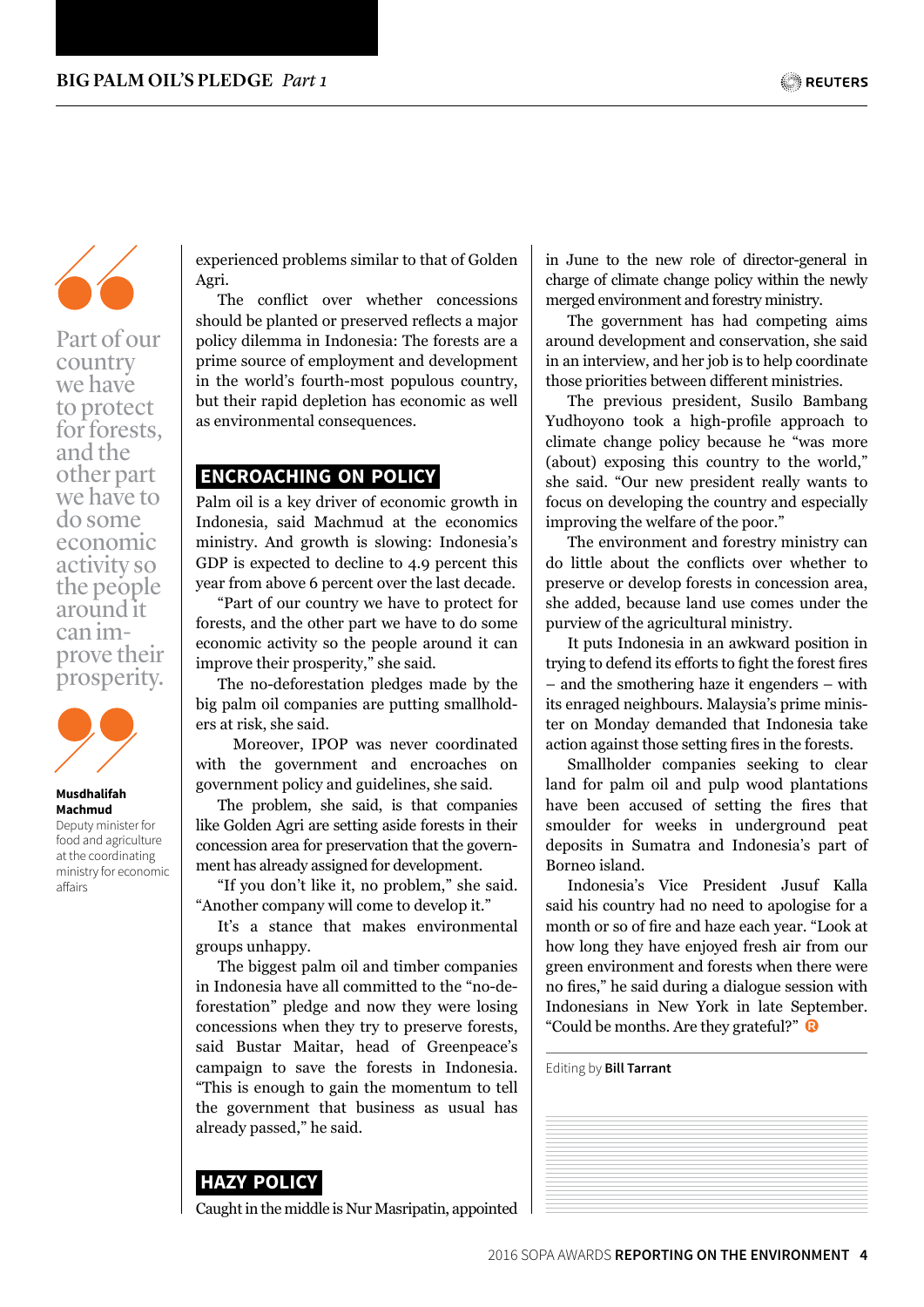### Indonesia loses up to \$9 bln from timber clearing anti-graft body

### BY MICHAEL TAYLOR

**OCTOBER 9** JAKARTA

Indonesia up to \$9 billion between<br>
2003 and 2014 in lost timber royal-<br>
ties - about three times the royal-<br>
ties it actually received, an investigation by the Indonesia up to \$9 billion between 2003 and 2014 in lost timber royalties – about three times the royalcountry's main anti-graft agency showed on Friday.

An eight-month investigation by the country's Corruption Eradication Commission (KPK) estimated the value of the lost timber at up to \$81 billion, with the cleared land often used for growing crops or mining.

A copy of its report, seen by Reuters and due to be handed to government ministers on Friday, will put further pressure on President Joko Widodo who has been criticised by green groups and other Southeast Asian nations on forestry policy and for failing to stop the annual "haze" problem from forest-burning.

"Where does the money  $q_0$  – it goes to the

corrupters," Dian Patria, group head of corruption prevention for natural resources at the KPK told Reuters. "It could be \$9 billion, it could be more, because these are quite conservative figures.

"This is not only a corruption issue, it's also about the long-term environmental impact."

Home to the world's third-largest tropical forests and a major palm oil and pulp and paper producer, Indonesia will be in the spotlight at the U.N.'s climate change conference in Paris in December.

Unregulated land clearing has long been a problem in the country, which lost 1.5 million hectares of tree cover last year, up from 1.1 million hectares in 2013.

The KPK report cited ineffective law enforcement, inaccurate production data and auditing by timber plantations, a lack of transparency on royalties data within government ministries, and poor coordination between central and regional governments as causes for the lost timber revenue.

Over the 12 years to 2014, Indonesia earned just \$3.2 billion from timber royalties, said the report, which comes as Widodo's government battles sluggish economic growth.

Late last month, Indonesia announced it would borrow \$4.2 billion from international agencies to cover a widening budget deficit.

The report, which did not name any companies or individuals, highlighted rising timber prices and land clearing for the rapid expansion of palm oil and pulp and paper production, as well as mining.

The worst year for state losses was in 2012, it showed, one year after the government signed off on its ban on primary forest clearing.

The KPK will hand its report to the forestry and finance ministries and the country's audit agency, and will monitor the development of action plans to correct problem areas, Patria said.

If no action was taken within 12 months it could hand its findings to its corruption investigations arm, he added.  $\mathbf{\Omega}$ 

Reporting by **Michael Taylor**; Editing by **Richard Pullin**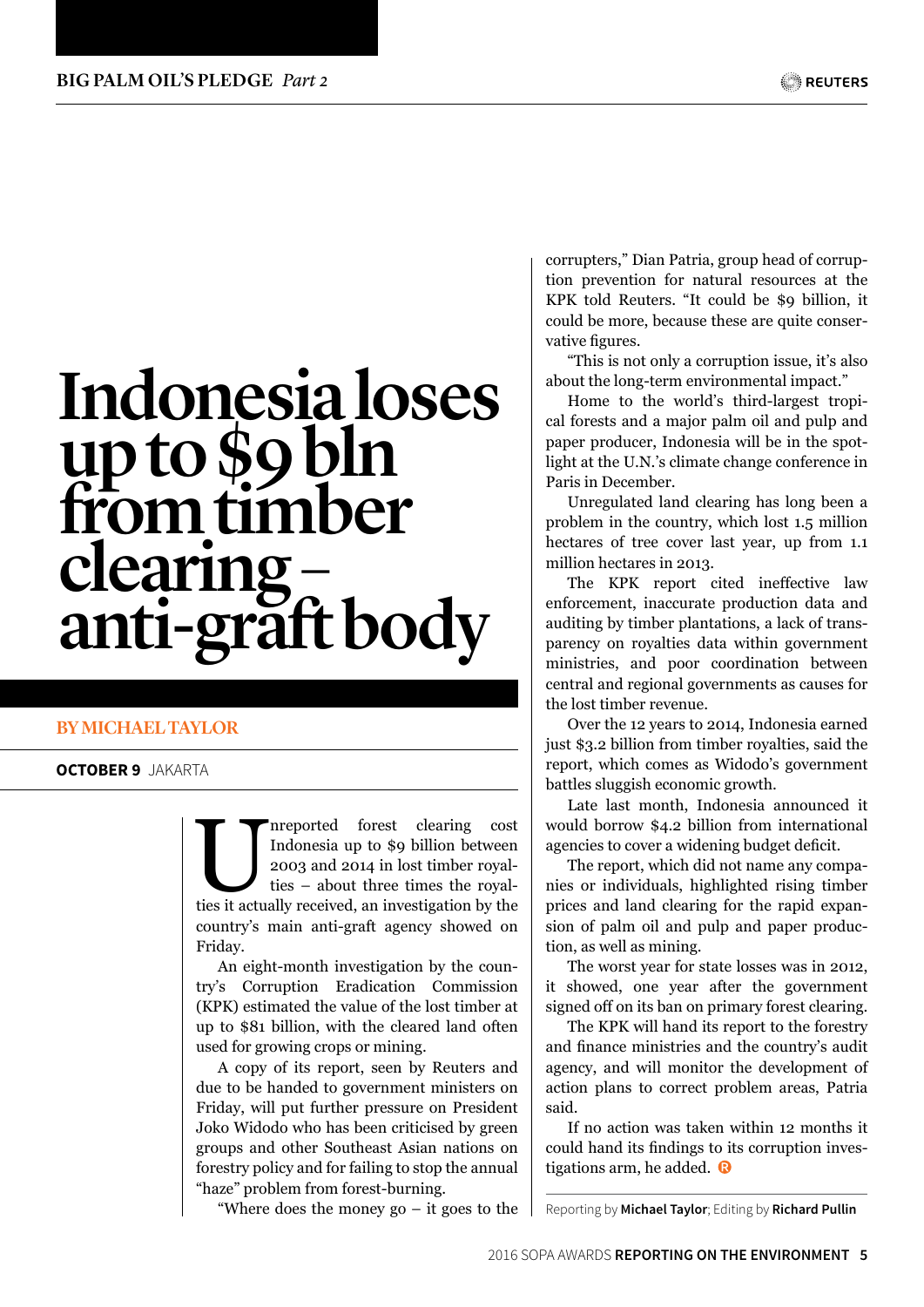### New palm oil council would drop "no deforestation" led

### BY AUGUSTINUS BEO DA COSTA

**OCTOBER 14** JAKARTA

new palm oil producer group-<br>
ing being set up by Indonesia and<br>
Malaysia would replace "no defor-<br>
estation" pledges made by major<br>
palm companies in favour of a joint set of ing being set up by Indonesia and Malaysia would replace "no deforestation" pledges made by major standards proposed by the two countries, an Indonesian minister said late Tuesday.

Indonesia wants big palm oil companies to row back on the historic pledges made at a climate change summit last year, arguing that they are hurting smallholder producers who cannot afford to adopt sustainable forestry practices.

Indonesia is the world's biggest producer and exporter of palm oil producer, a key driver of economic growth, and legions of smallholders account for about 40 percent of its palm output.

"Indonesia and Malaysia have agreed to harmonize and combine our two standards," Indonesia's chief natural resources minister Rizal Ramli told parliament.

"This is an example of how to fight for our sovereignty. We are the biggest palm oil producer. Why (should) the consumers from the developed countries set the standard for us as they want?"

Indonesia and Malaysia, which account for 85 percent of the world's palm output, have since late August been discussing the plan to set up an intergovernmental organisation called Council of Palm Oil Producer Countries.

The move comes after major palm oil firms, including Cargill, Golden Agri-Resources and Wilmar International, signed the Indonesian Palm Oil Pledge (IPOP) following pressure to adopt better practices.

Indonesia, which is home to the world's third-largest tropical forests, has been criticised by green activists and other Southeast Asian nations on forestry policy and for failing to stop the region's annual "haze" problem from forest-burning.

Ramli said IPOP protected the interests of developed countries' vegetable oil markets, and the new council would set a standard that would also consider the welfare of smallholders.

Top palm buyers India and China would be lobbied to accept the new standard, he said.

IPOP officials could not be reached for comment on Wednesday, a national holiday in Indonesia, but have previously said they are working with smallholder suppliers to help them meet the pledges.

The new Council would also look to promote the image of palm oil, stabilise prices, improve cooperation between top producers, and coordinate on production, stocks, biodiesel mandates and re-planting schemes, industry groups have said.

Further details are expected to be announced from late October. Previous attempts to develop better palm relations between the two countries have had limited success.

"It really depends on the will power of both governments, and I suspect they will come together more when prices are low than when prices are high," said Ivy Ng, analyst at CIMB Investment Bank. <sup>®</sup>

Additional reporting and writing by **Michael Taylor** 

Editing by **Richard Pullin**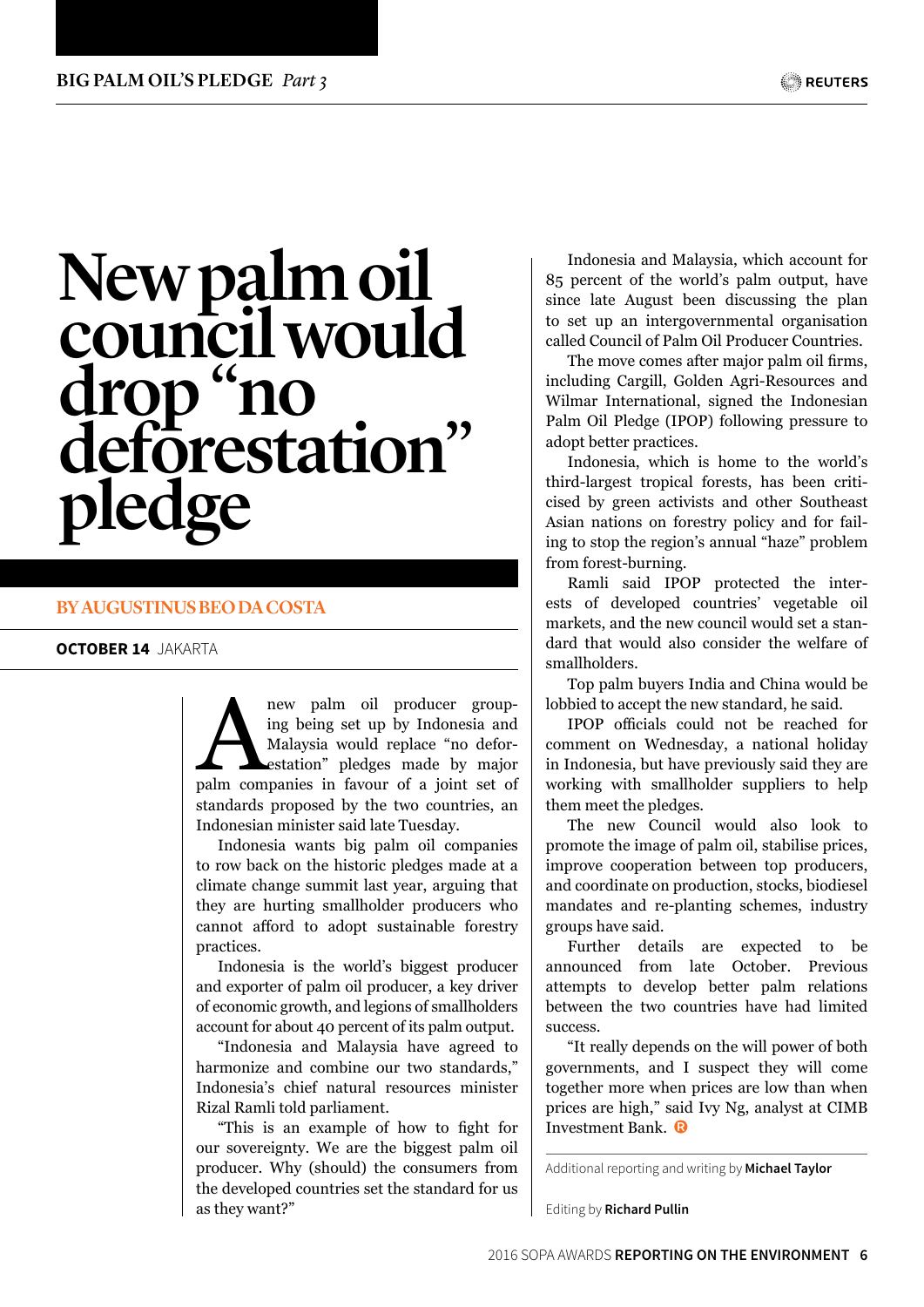### Indonesia's action on haze won't stop burning -palm farmers group

#### BY BERNADETTE CHRISTINA AND MICHAEL TAYLOR

**NOVEMBER 12** JAKARTA

Forest fires in Indonesia that have caused choking smoke across much of Southeast Asia will flare up again next year because government action to tackle the crisis is ineffective, a palm farmers caused choking smoke across much of Southeast Asia will flare up again next year because government action group said.

Indonesia and the wider Southeast Asian region have been suffering for weeks from smoke caused by smouldering forest and peatland fires, largely in Sumatra and Borneo islands that authorities have struggled to contain.

Green groups and palm oil plantation firms say a 2009 law that allows smallholder farmers to use slash-and-burn practices to clear land for agricultural purposes is a key cause of the annual fires when the burning gets out of control.

"Burning will still happen because the government hasn't changed the regulations," Mansuetus Darto, secretariat at the Indonesian Oil Palm Smallholders Union told Reuters on Thursday.

Indonesia, the world's top palm oil producer and home to the world's third-largest tropical forest, has faced increased political pressure from neighbours Singapore and Malaysia to address the crisis as the haze has spiked to unhealthy levels, causing some school closures and flight cancellations.

Jakarta has said it would review laws that allow farmers to burn up to two hectares (five acres), and last week sent letters to plantation firms and provincial governments demanding peatland conversion is immediately halted.

Previously, the government ordered four companies to suspend operations for allegedly causing forest fires and revoked the land licences of three other firms.

Darto, however, said the government needed to implement stricter regulations to stop burning and give smallholders, who account for 40 percent of Indonesian palm oil output, better access to credit so they could afford to clear land using best practices. His group has 48,000 members, mostly in Sumatra and Kalimantan.

Using tractors, chainsaws or hand tools is the most environmentally friendly way to clear forest areas approved for development, say forestry groups, but these methods are more expensive and time-consuming than fires.

Before his election last year President Joko Widodo promised to provide easier access to credit for smallholder farmers, but has yet to act on that pledge.

He cut short an official trip to the United States last month to try and deal with the crisis as the fires pushed the country's average daily greenhouse gas emissions above those of the U.S.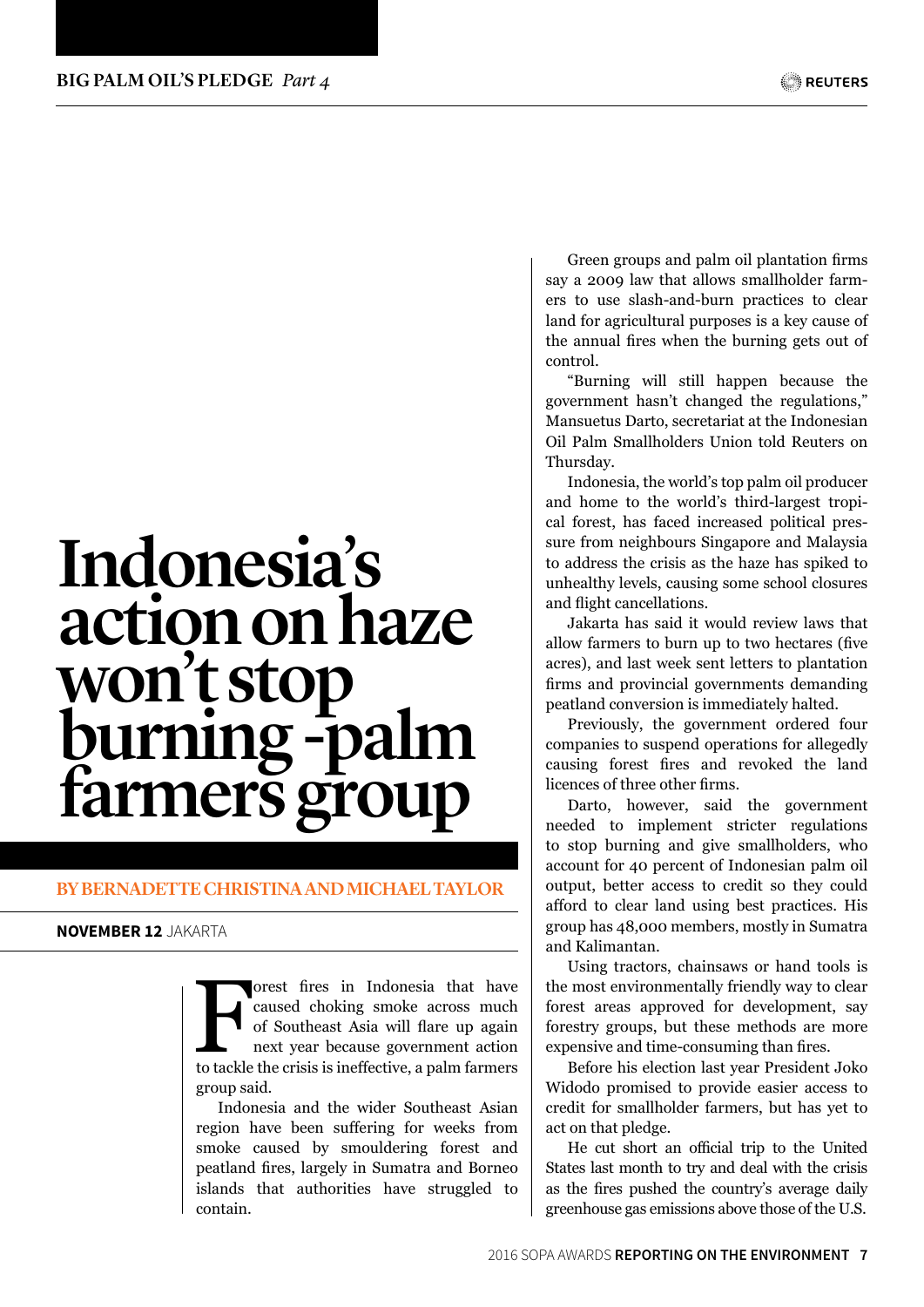

**Companies** won't expand their areas and this means they will instead increase cooperation with farmers to increase productiv- ity.



**Mansuetus Darto** Secretariat at the Indonesian Oil Palm Smallholders Union

Smallholder farmers have also been hit hard by a drop in palm oil benchmark prices, which touched a near six-and-a-half year low earlier this year.

To help, the Indonesian government wants major palm oil companies to row back on their historic "no deforestation" pledges made last year. The government says the pledges hurt smallholder producers who cannot afford to adopt sustainable forestry practices and are blocked from the supply chain.

Darto rejected this and said that the real reason why larger companies were not buying from smallholders was due to weak palm prices, not the Indonesian Palm Oil Pledge (IPOP).

The IPOP pledges made by major firms would in fact limit expansion to help bolster palm prices, while strengthening the relationship between his members and big plantations, he said.

"IPOP will benefit the farmers," Darto added. "Companies won't expand their areas and this means they will instead increase cooperation with farmers to increase productivity." **Q** 

Editing by **Susan Fenton**